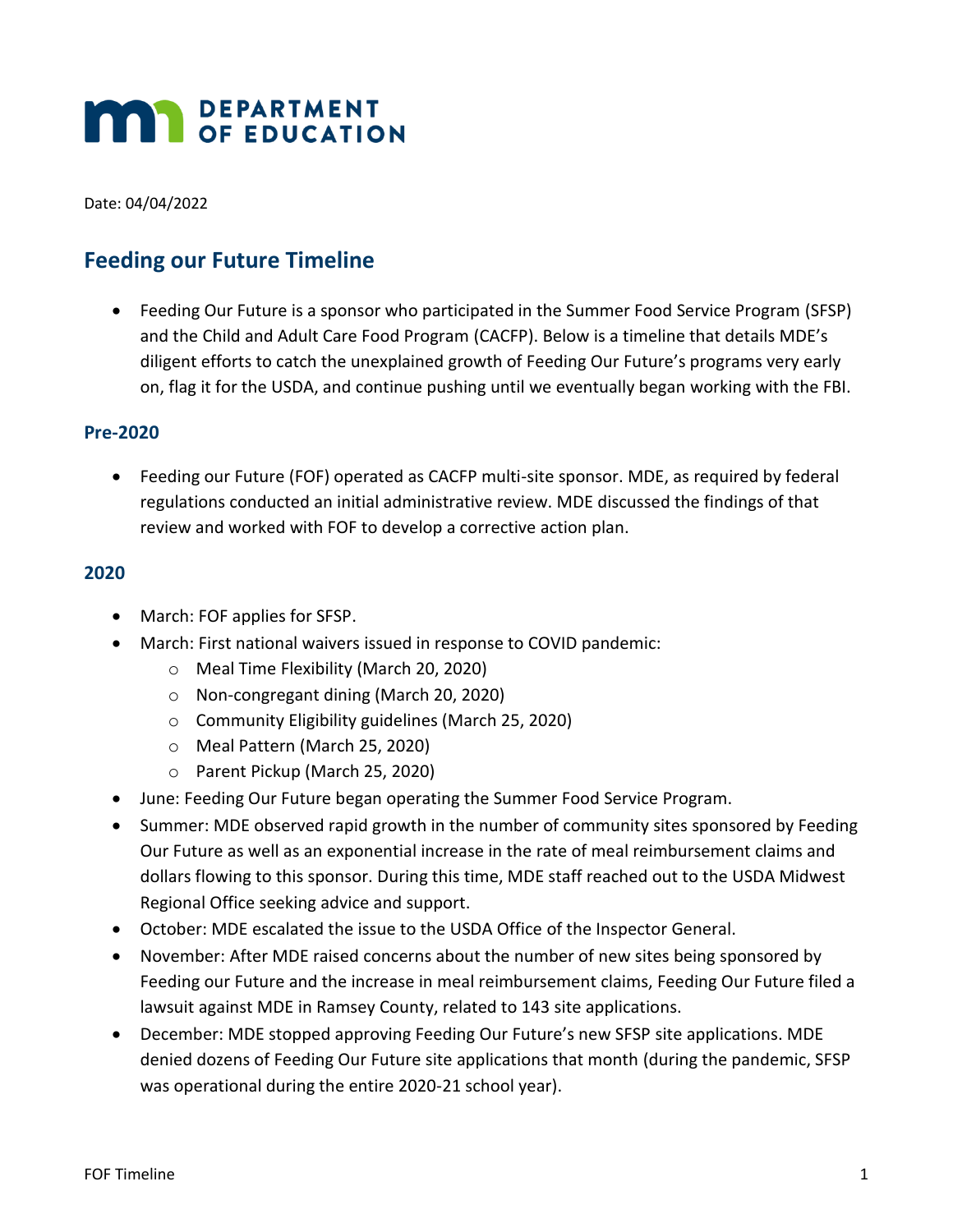#### **2021**

- January: MDE declared Feeding Our Future seriously deficient due to incomplete financial audits and a lapsed non-profit status with the IRS.
- March:
	- $\circ$  MDE again declared Feeding Our Future seriously deficient for non-conformance with CACFP Performance Standards. As a result of the seriously deficient determination, MDE denied multiple applications from Feeding Our Future to open more sites.
	- $\circ$  As a result of this second serious deficiency determination, MDE issued a "stop pay" order that halted all payments to Feeding our Future to give MDE time to verify that all meal claim reimbursements submitted were valid and allowable.
- April:
	- o FOF files temporary restraining order (TRO) motions in Ramsey County case to force MDE to process applications faster and lift the "stop pay" put on FOF and its sites.
	- $\circ$  Ramsey County judge tells MDE that it does not have the authority to stop payment to Feeding Our Future and must continue to pay Feeding our Future's claims.
	- o MDE rejects all pending FOF site applications for failure to conform to performance standards noted in the serious deficiency.
- May: FOF submits corrective action plan for serious deficiency.
- June:
	- o MDE accepts FOF corrective action plan.
	- o Judge in Ramsey County case issues an order related to motions from April, holding in part:
		- MDE is in contempt for failing to process FOF applications;
		- fines MDE \$35,750 payable to FOF, citing MDE's attempts to slow down application process;
		- orders MDE to pay FOF's attorneys fees in the amount of \$11.750; and
		- allowed FOF to file an amended complaint with an allegation of defamation.
- July: FOF files another motion for contempt against MDE in the Ramsey County case because MDE rejected the 143 site applications that the FOF previously sued over for not being processed quickly enough.
- August: MDE grants FOF access to apply for additional sites based on Court's rulings.
- September: FOF files additional discovery motions against MDE.
- October: FOF moves for another temporary restraining order and injunction.
- December: FOF files motion to compel production of additional documents in the Ramsey County case.